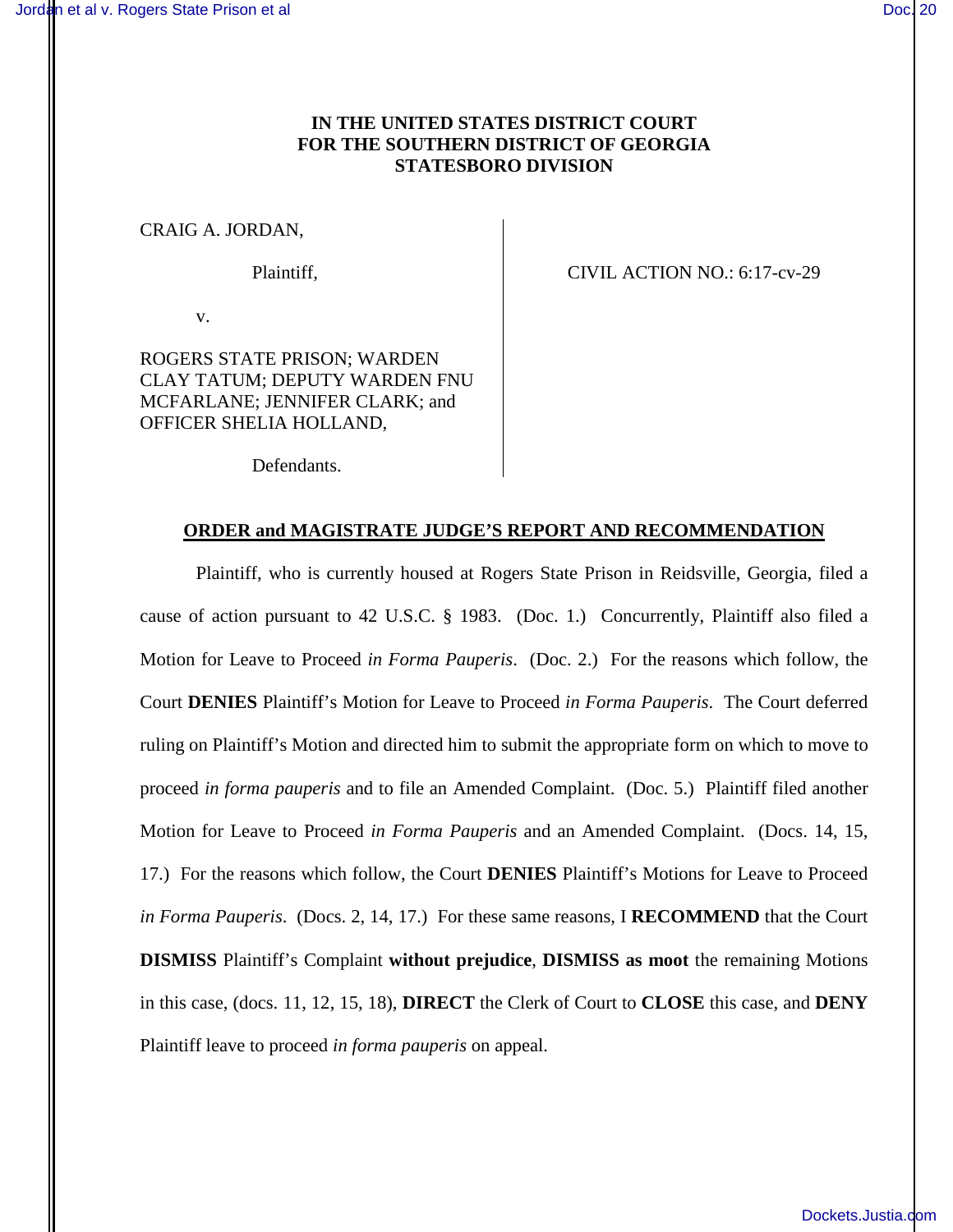### **BACKGROUND**

In his Amended Complaint, Plaintiff sets forth a series of unrelated complaints against unspecified members of the staff at Rogers State Prison. For instance, Plaintiff contends he has been denied access to the law library, parole-mandated classes, and proper grievance procedures on several occasions. (Doc. 16, p. 6.) Plaintiff also contends he has received less than one hour per week of outside recreation since October 2016. In addition, Plaintiff asserts he is locked in a room at night without a sprinkler or any way to contact staff in the event of an emergency. Further, Plaintiff states he has requested to have eyeglasses, dental care, and proper footwear several times, and he has not received any of these requested items. Plaintiff maintains his legal mail is frequently delayed, denied, or opened outside of his presence. Finally, Plaintiff avers he has been discriminated against on the basis of his gender and race. (Id. at p. 7.)<sup>1</sup>

## **STANDARD OF REVIEW**

Plaintiff seeks to bring this action *in forma pauperis* under 42 U.S.C. § 1983. Under 28 U.S.C. § 1915(a)(1), the Court may authorize the filing of a civil lawsuit without the prepayment of fees if the plaintiff submits an affidavit that includes a statement of all of his assets and shows an inability to pay the filing fee and also includes a statement of the nature of the action which shows that he is entitled to redress. Even if the plaintiff proves indigence, the Court must dismiss the action if it is frivolous or malicious, or fails to state a claim upon which relief may be granted. 28 U.S.C.  $\S$  1915(e)(2)(B)(i)–(ii). Additionally, pursuant to 28 U.S.C. § 1915A, the Court must review a complaint in which a prisoner seeks redress from a governmental entity. Upon such screening, the Court must dismiss a complaint, or any portion thereof, that is frivolous or malicious, or fails to state a claim upon which relief may be granted

 $\overline{a}$ 

<sup>1</sup> In addition to the reasons for the recommended dismissal of Plaintiff's Complaint set forth in this Report, Plaintiff's Complaint could also be dismissed as setting forth unrelated claims and unexhausted claims, despite Plaintiff's seeming assertions to the contrary. (Doc. 16, p. 11; Doc. 16-1.)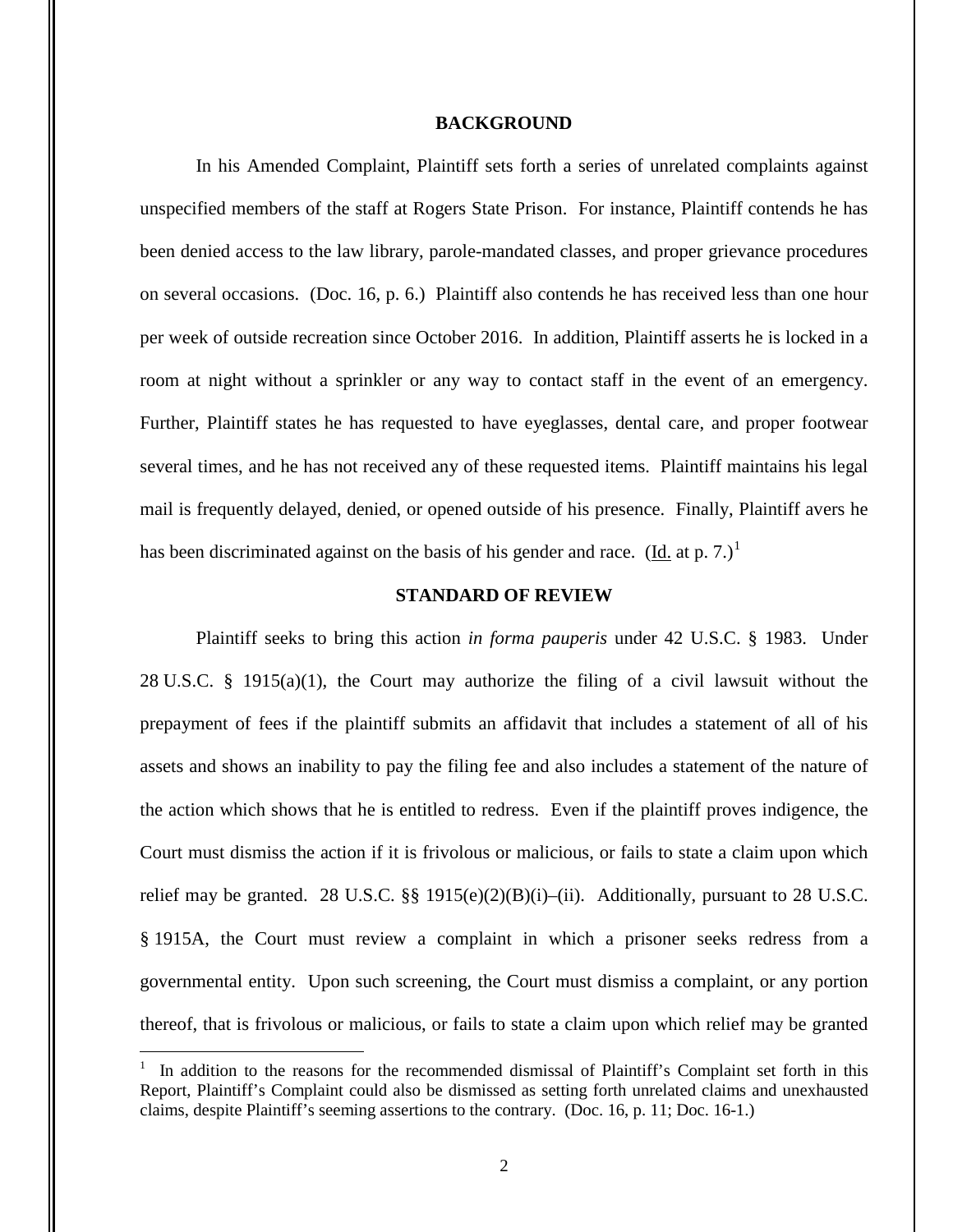or which seeks monetary relief from a defendant who is immune from such relief. 28 U.S.C. § 1915A(b).

When reviewing a Complaint on an application to proceed *in forma pauperis*, the Court is guided by the instructions for pleading contained in the Federal Rules of Civil Procedure. See Fed. R. Civ. P. 8 ("A pleading that states a claim for relief must contain [among other things] . . . a short and plain statement of the claim showing that the pleader is entitled to relief."); Fed. R. Civ. P. 10 (requiring that claims be set forth in numbered paragraphs, each limited to a single set of circumstances). Further, a claim is frivolous under Section  $1915(e)(2)(B)(i)$  "if it is 'without arguable merit either in law or fact.'" Napier v. Preslicka, 314 F.3d 528, 531 (11th Cir. 2002) (quoting Bilal v. Driver, 251 F.3d 1346, 1349 (11th Cir. 2001)).

Whether a complaint fails to state a claim under Section  $1915(e)(2)(B)(ii)$  is governed by the same standard applicable to motions to dismiss under Federal Rule of Civil Procedure 12(b)(6). Thompson v. Rundle, 393 F. App'x 675, 678 (11th Cir. 2010). Under that standard, this Court must determine whether the complaint contains "sufficient factual matter, accepted as true, to 'state a claim to relief that is plausible on its face.'" Ashcroft v. Iqbal, 556 U.S. 662, 678 (2009) (quoting Bell Atl. Corp. v. Twombly, 550 U.S. 544, 570 (2007)). A plaintiff must assert "more than labels and conclusions, and a formulaic recitation of the elements of a cause of action will not" suffice. Twombly, 550 U.S. at 555. Section 1915 also "accords judges not only the authority to dismiss a claim based on an indisputably meritless legal theory, but also the unusual power to pierce the veil of the complaint's factual allegations and dismiss those claims whose factual contentions are clearly baseless." Bilal, 251 F.3d at 1349 (quoting Neitzke v. Williams, 490 U.S. 319, 327 (1989)).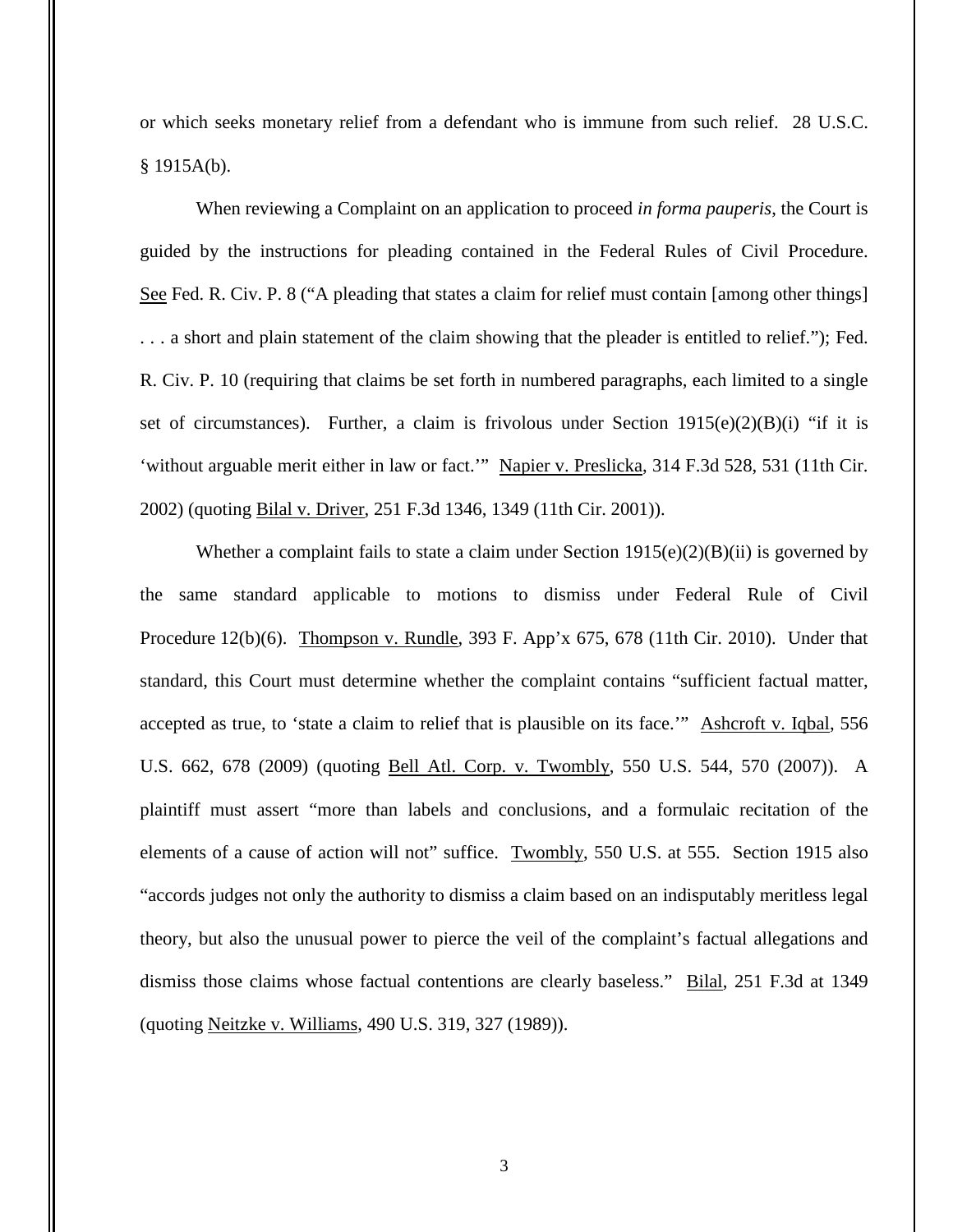In its analysis, the Court will abide by the long-standing principle that the pleadings of unrepresented parties are held to a less stringent standard than those drafted by attorneys and, therefore, must be liberally construed. Haines v. Kerner, 404 U.S. 519, 520 (1972); Boxer X v. Harris, 437 F.3d 1107, 1110 (11th Cir. 2006) ("*Pro se* pleadings are held to a less stringent standard than pleadings drafted by attorneys.") (emphasis omitted) (quoting Hughes v. Lott, 350 F.3d 1157, 1160 (11th Cir. 2003)). However, Plaintiff's unrepresented status will not excuse mistakes regarding procedural rules. McNeil v. United States, 508 U.S. 106, 113 (1993) ("We have never suggested that procedural rules in ordinary civil litigation should be interpreted so as to excuse mistakes by those who proceed without counsel.").

#### **DISCUSSION**

## **I. Dismissal for Abuse of Judicial Process**

 $\overline{a}$ 

The Complaint form directly asks Plaintiff whether he has "filed other lawsuits in state or federal court otherwise relating to the conditions of your imprisonment" prior to his current filing. (Doc. 16, p. 4.) Plaintiff listed a case he filed in Tattnall County Superior Court that does not involve prison conditions and another case he filed with this Court, Jordan v. Rogers State Prison, 6:17-cv-25 (S.D. Ga. Feb. 13, 2017). (Id.) However, a search of Plaintiff's litigation history reveals that he has filed at least one other lawsuit relating to conditions of his imprisonment in federal court before he executed his Amended Complaint on April 4, 2017: Jordan v. Paulding Cty. Jail, 4:16-cv-307 (N.D. Ga.) (filed Oct. 28, 2016).<sup>2</sup>

As previously stated, Section 1915 requires a court to dismiss a prisoner's action if, at any time, the court determines that it is frivolous or malicious, fails to state a claim, or seeks

<sup>&</sup>lt;sup>2</sup> This Court has already dismissed one of Plaintiff's complaints on this same basis. Order and R. & R., Jordan v. Rogers State Prison, 6:16-cv-157 (S.D. Ga. Nov. 26, 2016, and Jan. 9, 2017), ECF Nos. 4, 5. Plaintiff did disclose the existence of Case Number 616-cv-157 in response to a separate question on the form Complaint. (Doc. 16, p. 8.)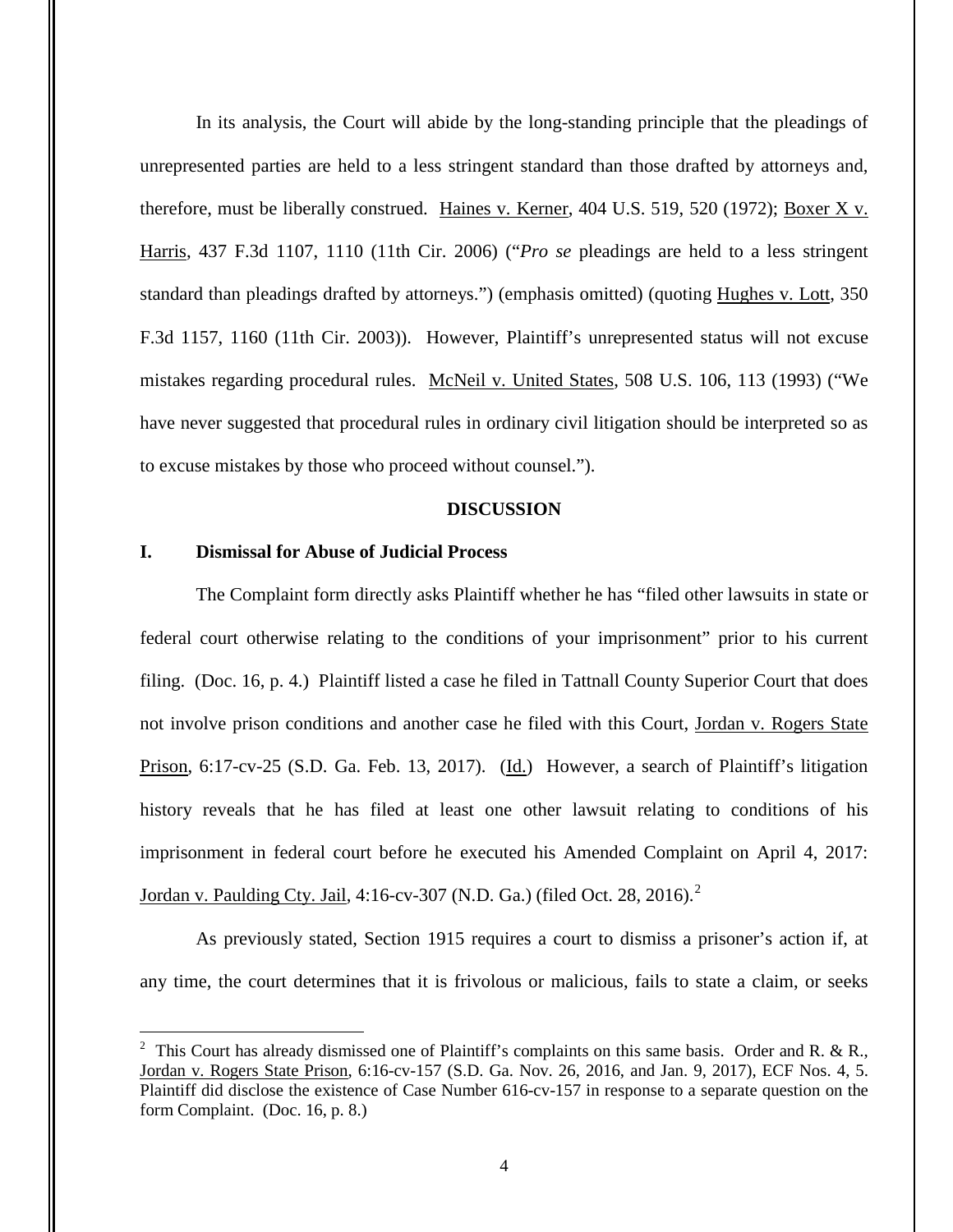relief from an immune defendant. 28 U.S.C. § 1915(e)(2)(B). Significantly, "[a] finding that the plaintiff engaged in bad faith litigiousness or manipulative tactics warrants dismissal" under Section 1915. Redmon v. Lake Cty. Sheriff's Office, 414 F. App'x 221, 225 (11th Cir. 2011) (alteration in original) (quoting Attwood v. Singletary, 105 F.3d 610, 613 (11th Cir. 1997)). In addition, Federal Rule of Civil Procedure 11(c) permits a court to impose sanctions, including dismissal, for "knowingly fil[ing] a pleading that contains false contentions." Id. at 225–26 (citing Fed. R. Civ. P. 11(c)). Again, although *pro se* pleadings are to be construed liberally, "a plaintiff's *pro se* status will not excuse mistakes regarding procedural rules." Id. at 226.

Relying on this authority, the Court of Appeals for the Eleventh Circuit has consistently upheld the dismissal of cases where a *pro se* prisoner plaintiff has failed to disclose his previous lawsuits as required on the face of the Section 1983 complaint form. See, e.g., Redmon, 414 F. App'x at 226 (*pro se* prisoner's nondisclosure of prior litigation in Section 1983 complaint amounted to abuse of judicial process resulting in sanction of dismissal); Shelton v. Rohrs, 406 F. App'x 340, 341 (11th Cir. 2010) (same); Young v. Sec'y Fla. for Dep't of Corr., 380 F. App'x 939, 941 (11th Cir. 2010) (same); Hood v. Tompkins, 197 F. App'x 818, 819 (11th Cir. 2006) (same). Even where the prisoner has later provided an explanation for his lack of candor, the Court has generally rejected the proffered reason as unpersuasive. See, e.g., Redmon, 414 F. App'x at 226 ("The district court did not abuse its discretion in concluding that Plaintiff's explanation for his failure to disclose the Colorado lawsuit—that he misunderstood the form did not excuse the misrepresentation and that dismissal was a proper sanction."); Shelton, 406 F. App'x at 341 ("Even if [the plaintiff] did not have access to his materials, he would have known that he filed multiple previous lawsuits."); Young, 380 F. App'x at 941 (finding that not having documents concerning prior litigation and not being able to pay for copies of same did not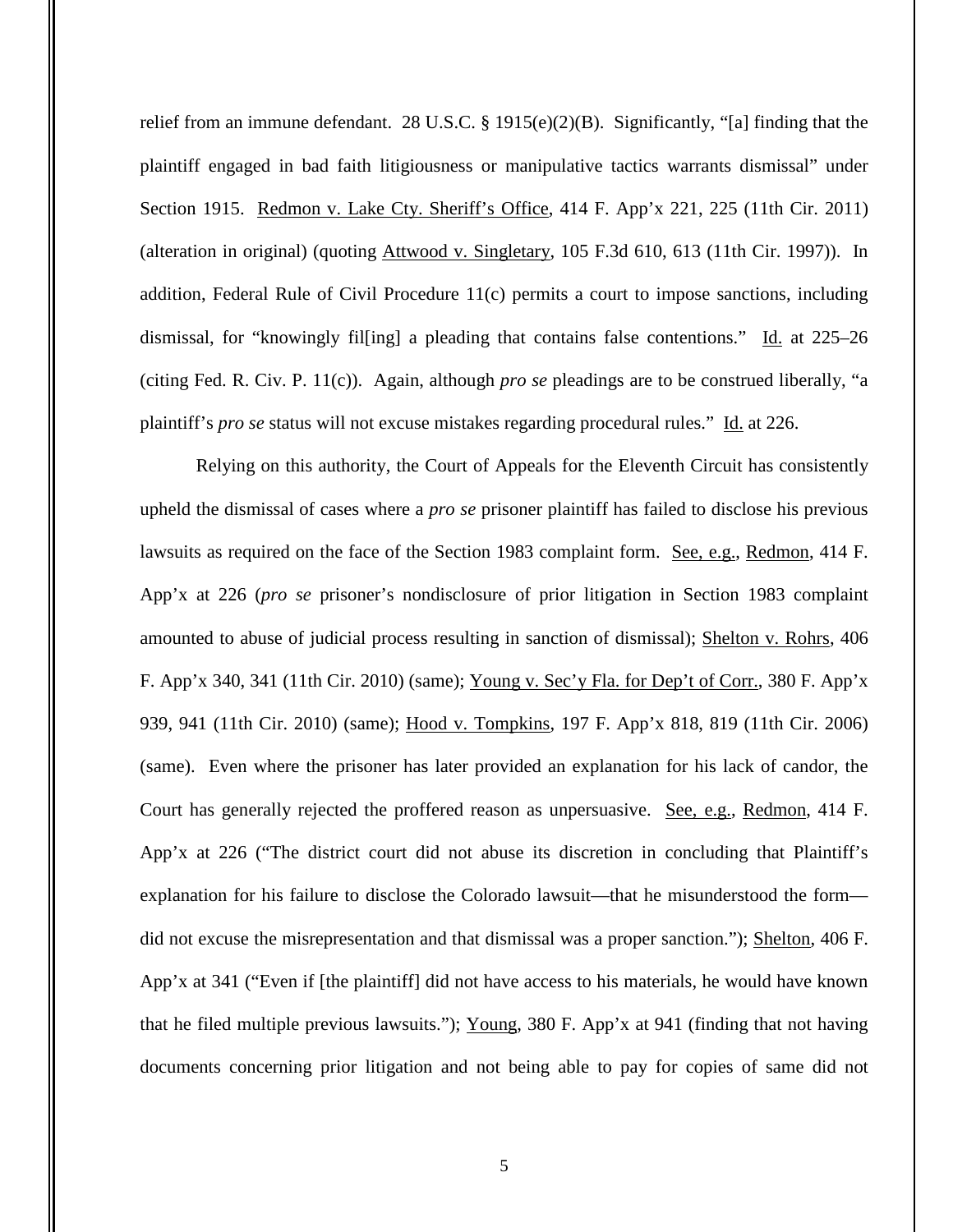absolve prisoner plaintiff "of the requirement of disclosing, at a minimum, all of the information that was known to him"); Hood, 197 F. App'x at 819 ("The objections were considered, but the district court was correct to conclude that to allow [the plaintiff] to then acknowledge what he should have disclosed earlier would serve to overlook his abuse of the judicial process.").

 Another district court in this Circuit has explained the importance of this information as follows:

[t]he inquiry concerning a prisoner's prior lawsuits is not a matter of idle curiosity, nor is it an effort to raise meaningless obstacles to a prisoner's access to the courts. Rather, the existence of prior litigation initiated by a prisoner is required in order for the Court to apply 28 U.S.C. § 1915(g) (the "three strikes rule" applicable to prisoners proceeding *in forma pauperis*). Additionally, it has been the Court's experience that a significant number of prisoner filings raise claims or issues that have already been decided adversely to the prisoner in prior litigation. . . . Identification of prior litigation frequently enables the Court to dispose of successive cases without further expenditure of finite judicial resources.

Brown v. Saintavil, No. 2:14-CV-599-FTM-29, 2014 WL 5780180, at \*3 (M.D. Fla. Nov. 5,

2014) (emphasis omitted).

<u>.</u>

Plaintiff misrepresented his litigation history in his Complaint. The plain language of the Complaint form is clear, and Plaintiff failed to answer truthfully. (Doc. 16, pp. 12–13.) This Court will not tolerate such lack of candor, and consequently, the Court should **DISMISS** this action for Plaintiff's failure to truthfully disclose his litigation history as required.

# **II. Leave to Appeal** *in Forma Pauperis*

The Court should also deny Plaintiff leave to appeal *in forma pauperis*. 3 Though Plaintiff has, of course, not yet filed a notice of appeal, it would be appropriate to address these issues in the Court's order of dismissal. Fed. R. App. P. 24(a)(3) (trial court may certify that appeal is not taken in good faith "before or after the notice of appeal is filed").

 $3\,$  A certificate of appealability is not required in this Section 1983 action.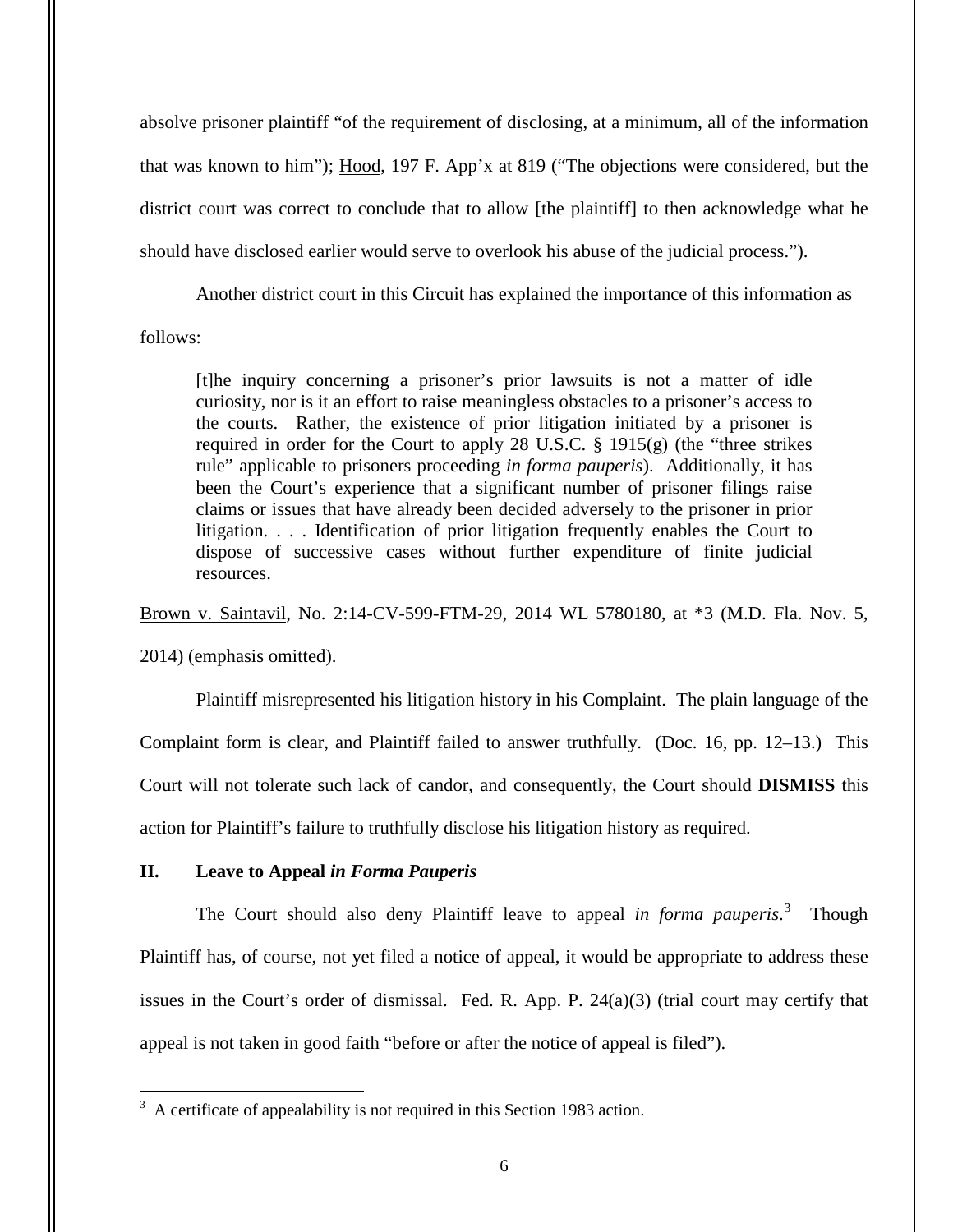An appeal cannot be taken *in forma pauperis* if the trial court certifies that the appeal is not taken in good faith. 28 U.S.C. § 1915(a)(3); Fed. R. App. P. 24(a)(3). Good faith in this context must be judged by an objective standard. Busch v. Cty. of Volusia, 189 F.R.D. 687, 691 (M.D. Fla. 1999). A party does not proceed in good faith when he seeks to advance a frivolous claim or argument. See Coppedge v. United States, 369 U.S. 438, 445 (1962). A claim or argument is frivolous when it appears the factual allegations are clearly baseless or the legal theories are indisputably meritless. Neitzke v. Williams, 490 U.S. 319, 327 (1989); Carroll v. Gross, 984 F.2d 392, 393 (11th Cir. 1993). Or, stated another way, an *in forma pauperis* action is frivolous and, thus, not brought in good faith, if it is "without arguable merit either in law or fact." Napier v. Preslicka, 314 F.3d 528, 531 (11th Cir. 2002); see also Brown v. United States, Nos. 407CV085, 403CR001, 2009 WL 307872, at \*1–2 (S.D. Ga. Feb. 9, 2009).

Based on the above analysis of Plaintiff's action, there are no non-frivolous issues to raise on appeal, and an appeal would not be taken in good faith. Thus, the Court should **DENY** Plaintiff *in forma pauperis* status on appeal.

## **CONCLUSION**

For the reasons set forth above, I **RECOMMEND** the Court **DISMISS** Plaintiff's Complaint **without prejudice**, **DISMISS as moot** the remaining Motions in this case, (docs. 11, 12, 15, 18), **DIRECT** the Clerk of Court to **CLOSE** this case, and **DENY** Plaintiff leave to appeal *in forma pauperis*. The Court **DENIES** Plaintiff's Motions to Proceed *in Forma Pauperis*. (Docs. 2, 14, 17.)

The Court **ORDERS** any party seeking to object to this Report and Recommendation to file specific written objections within fourteen (14) days of the date on which this Report and Recommendation is entered. Any objections asserting that the Magistrate Judge failed to address